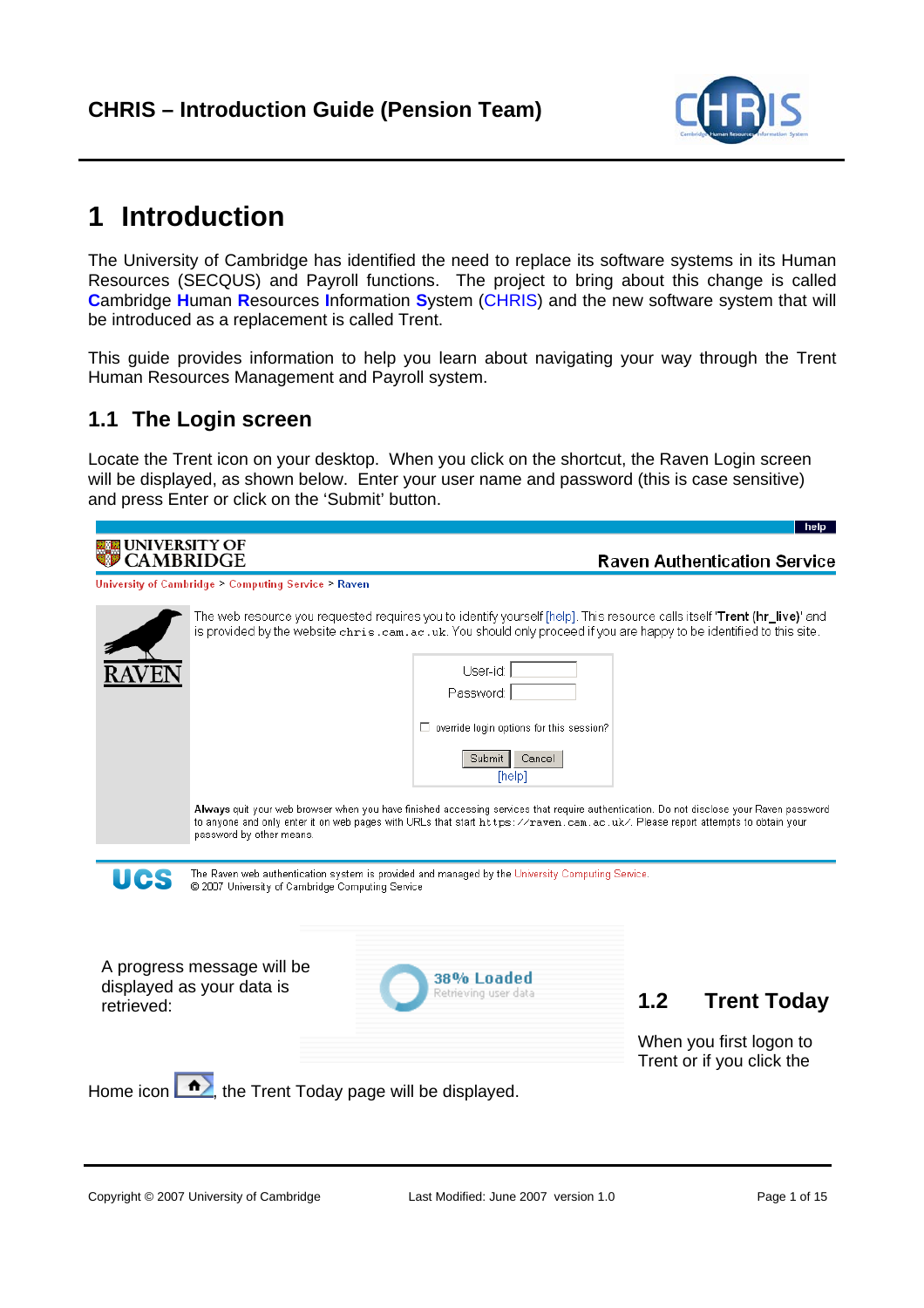

| <b>A</b> Organisation : Pensioners                                           |                                 |                                 |                                              |
|------------------------------------------------------------------------------|---------------------------------|---------------------------------|----------------------------------------------|
| Organisation<br>Pensioners<br>A University of Cambridge                      | <b>Trent Today</b>              |                                 |                                              |
|                                                                              | $\odot$<br>People out of office | $\odot$<br><b>Message board</b> | $\circledcirc$<br>My background<br>processes |
|                                                                              | <b>None</b>                     | Message of the day              | <b>None</b>                                  |
|                                                                              |                                 | This is the<br><b>UAT2C</b>     |                                              |
| $\circledR$<br>Show favourites Expand/Collapse folders                       |                                 | <b>Instance</b>                 |                                              |
| <b>D</b> Organisation structure<br><b>Pa</b> Organisation explorer<br>People |                                 |                                 |                                              |
| H Management information                                                     |                                 |                                 |                                              |
| <b>Process chaining</b>                                                      |                                 |                                 |                                              |
|                                                                              |                                 |                                 |                                              |
|                                                                              |                                 |                                 |                                              |

The Trent Today page will display the following information:

 $\circledcirc$ People out of office

This column will list all of the people who report to you who have been identified to Trent as being out of office.

People are identified as being out of office by having an Absence recorded in Trent or by being scheduled on a Training event.

**Message board** 

This column will display any System Alert or Message of the day that is current

 $\circledcirc$ 

My background processes  $\circledcirc$ 

This column will display any background processes that have been completed in the last 24 hours.

Background processes are run for Reports, Payroll calculations etc.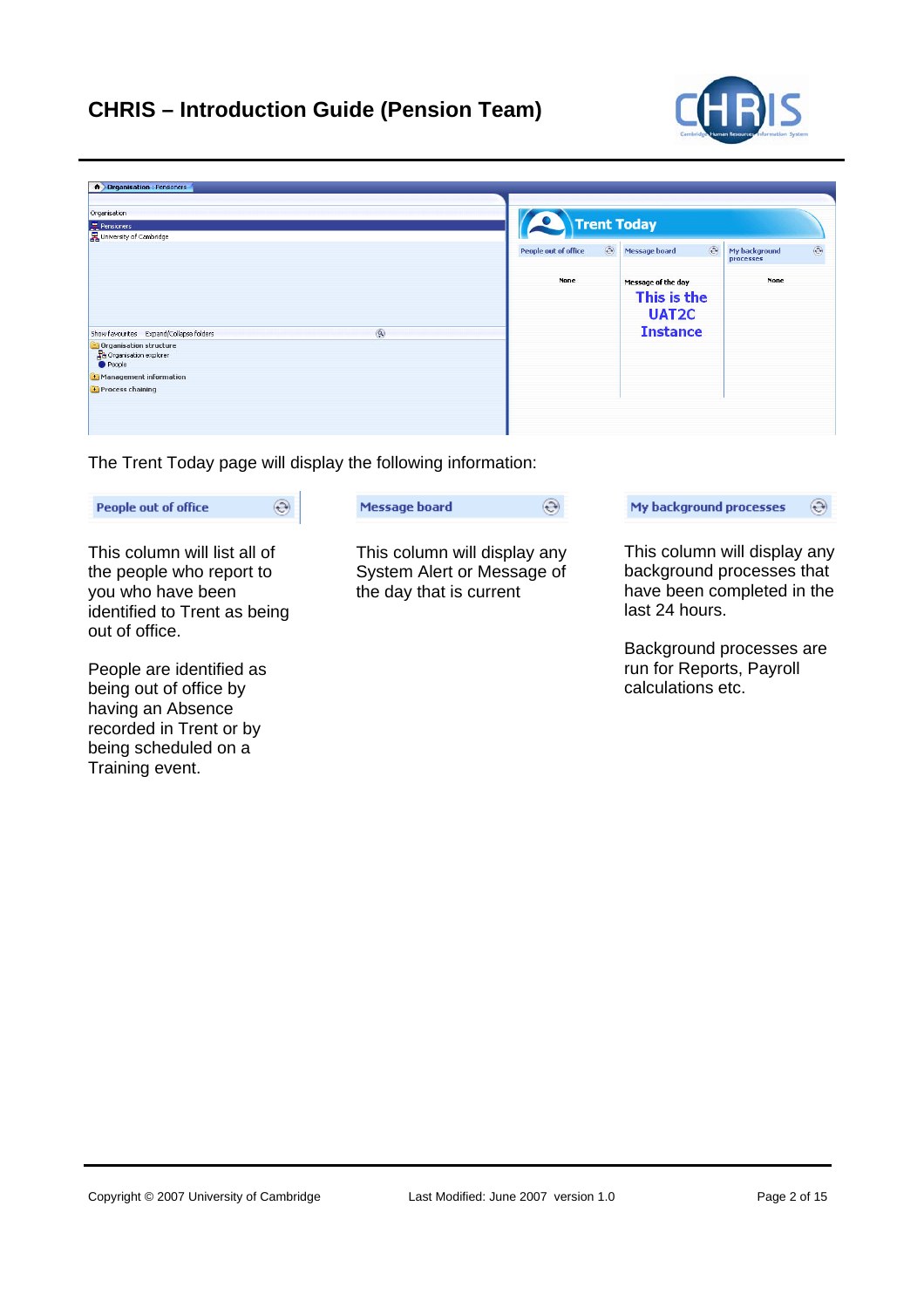

Each column has a refresh icon  $\heartsuit$  which when clicked will attempt to refresh the column with any new information that may be available.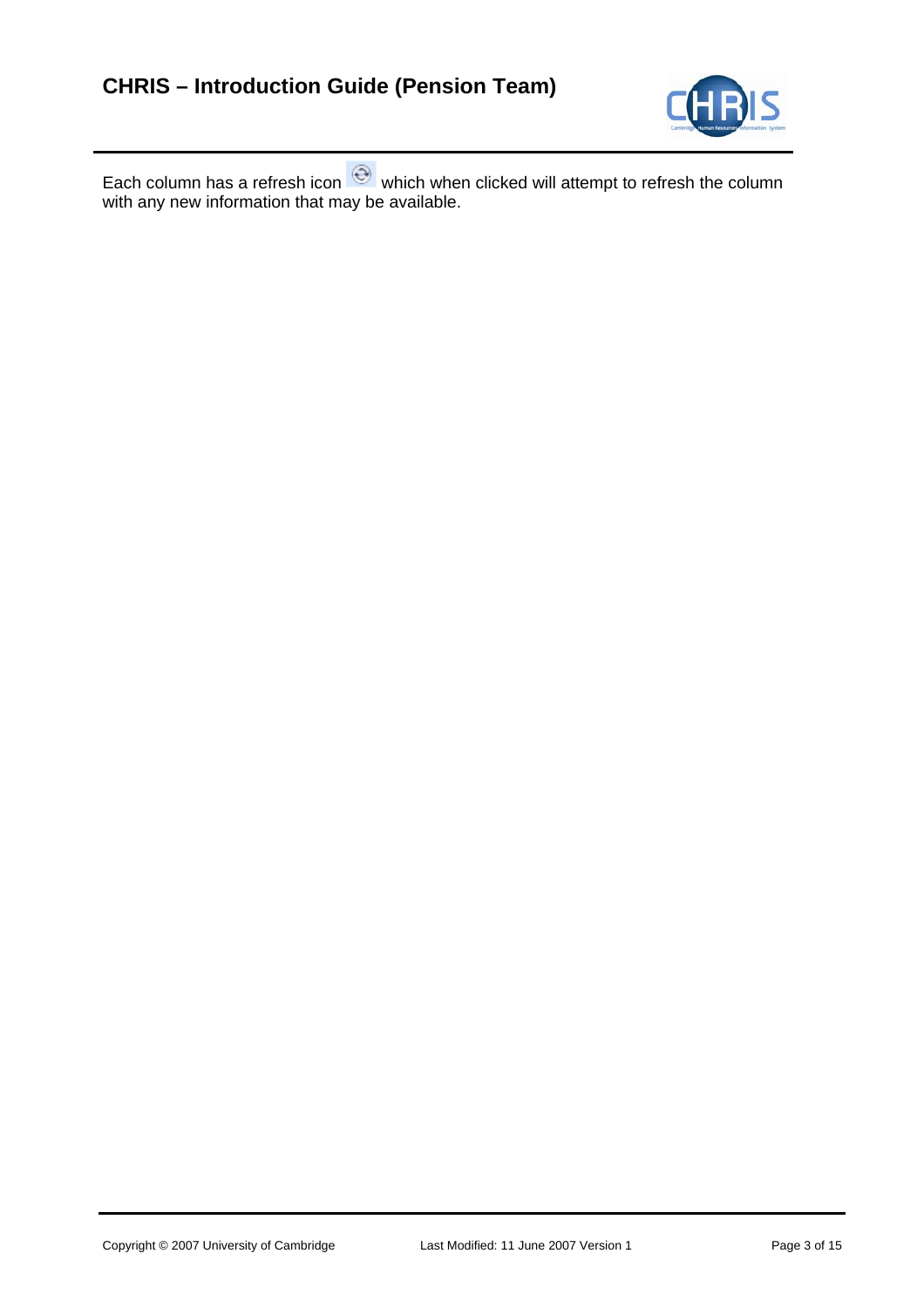

## **1.3 The Trent Screen**

The Trent screen is divided into several different areas. These are described in detail in the following pages.

| <b>Navigation Trail</b>                                                                                                                                                                 | <b>Object Pane</b> | Control Bar                                                                                                                                                                                                                                                                                                                                                                                                                                                                                                        | Display Header                                                                                          |
|-----------------------------------------------------------------------------------------------------------------------------------------------------------------------------------------|--------------------|--------------------------------------------------------------------------------------------------------------------------------------------------------------------------------------------------------------------------------------------------------------------------------------------------------------------------------------------------------------------------------------------------------------------------------------------------------------------------------------------------------------------|---------------------------------------------------------------------------------------------------------|
| User name: NW12<br>14/03/2007<br>Today: Wed 14/03<br><b>A</b> Organisation : Pensioners<br>ation explorer<br>Organisation<br>Pensioners<br>界 University of Cambridge                    |                    | 日 <mark>果</mark> Pensioners<br>B P-Pensioners<br>Pensioners - A<br>Pensioners - B<br>Pensioners - C<br>Pensioners - D<br>Pensioners - E<br>E & EAST, C. M. A.<br>E & EASTAUGH, M. S.<br>E EASTON, E.<br>E & EATON, M.                                                                                                                                                                                                                                                                                              | Print this form   4 Search<br>pand a single node click the plus sign.<br>lick here to refresh this page |
| Show favourites Expand/Collapse folders<br>- Organisation structure<br><b>T.</b> Organisation explorer<br><b>O</b> People<br><b>H</b> Management information<br><b>Process chaining</b> | $\circledR$        | $E$ $\leq$ EDGAR, D.A.<br>$\blacksquare$ $\blacksquare$ EDGAR, I.R.<br>$\blacksquare$ $\blacksquare$ EDGLEY, I.R.<br>EDWARDS, B.<br>E & EDWARDS, D. C.<br>E & EDWARDS, D. J.<br>EDWARDS, G. J.<br>E EDWARDS, J. R.<br>E & EDWARDS, M.<br>EDWARDS, P. T.<br>ELBORN, D.<br>$\equiv$ <b>ELLIOTT, K. E.</b><br>$\blacksquare$ $\blacksquare$ ELLIS, E.<br>$\blacksquare$ $\blacksquare$ ELLIS, J. E.<br>$\blacksquare$ <b>ELLUM, J. R.</b><br>ELLWOOD, J. M.<br>ELSDON, J.D.<br>$\blacksquare$ $\blacksquare$ ELSE, A. | Personal detai<br>New - Personal<br>Organisation e.s.                                                   |
| <b>Action Pane</b>                                                                                                                                                                      |                    | <b>Display Pane</b>                                                                                                                                                                                                                                                                                                                                                                                                                                                                                                | <b>Views</b>                                                                                            |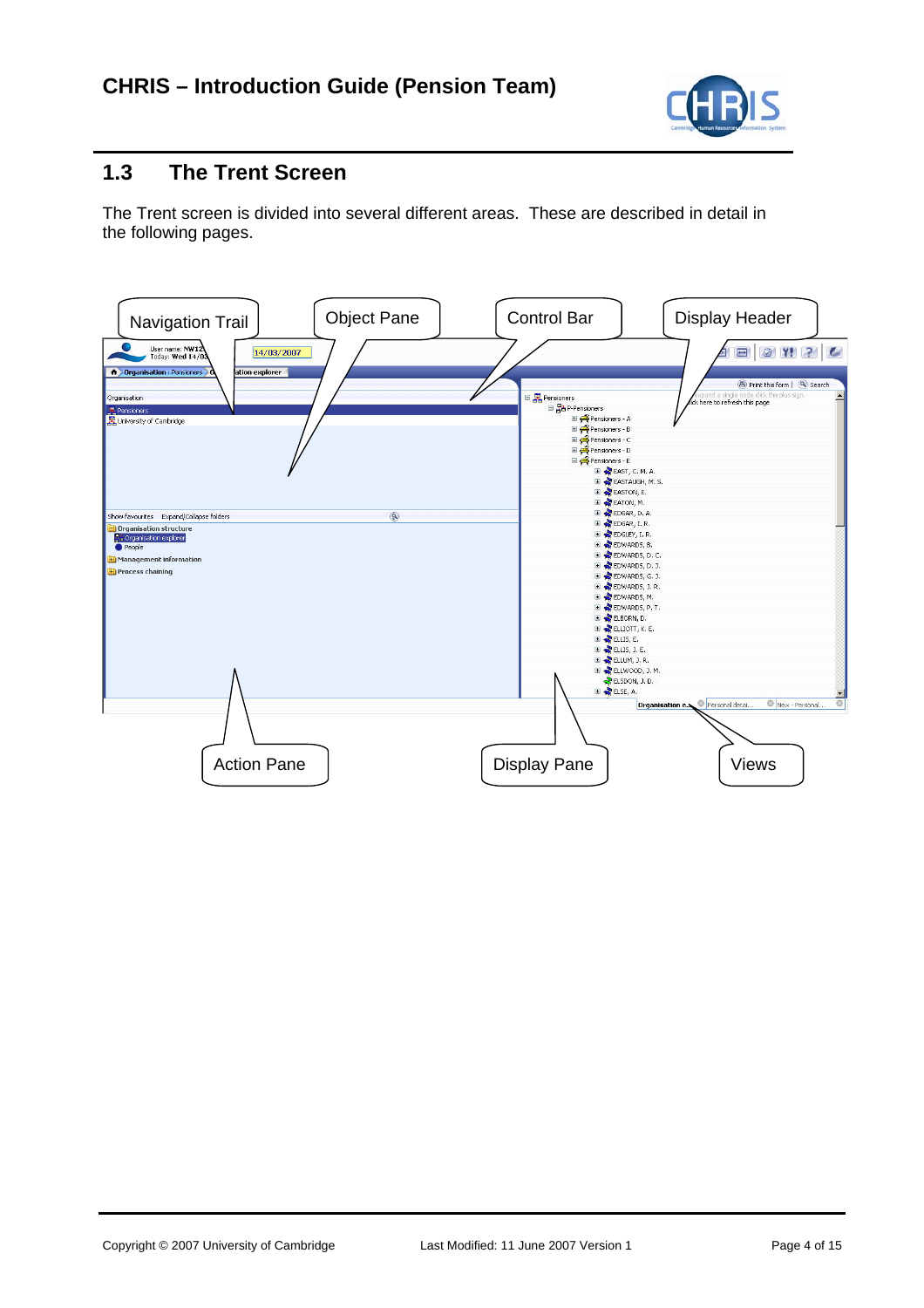

2 11 ?

L

 $\boxed{\bullet}$ 

### *1.3.1 The Control Bar*

| U: |
|----|
| To |
|    |

lser name<mark>: Hazel Turton</mark><br>'oday: **Mon 25/09/2006** 25/09/2006

| Item             | Action            | Keyboard<br><b>Shortcut</b> | Information                                                                                                                                                                                                                                                                       |
|------------------|-------------------|-----------------------------|-----------------------------------------------------------------------------------------------------------------------------------------------------------------------------------------------------------------------------------------------------------------------------------|
| <b>User Name</b> |                   |                             | The username you have logged on<br>with                                                                                                                                                                                                                                           |
| Today            |                   |                             | Today's Date                                                                                                                                                                                                                                                                      |
| 01/08/2006       | Effective<br>Date | $Alt + E$                   | Many of the processing tasks within<br>Trent require an effective date to be<br>logged. This field allows the user to<br>set the required date before adding or<br>changing a record. In addition it will<br>allow the user to view details 'as at'<br>the date set in the field. |
|                  | <b>New View</b>   | $Alt + N + Enter$           | When this is clicked a new view is<br>created. The tabs to access the<br>views are displayed at the bottom<br>right of the screen.                                                                                                                                                |
|                  | <b>Full View</b>  |                             | When this is clicked the Navigation<br>Pane is toggled between being<br>removed or displayed and the Display<br>Pane is expanded to the full screen.                                                                                                                              |
|                  | To do list        | $Alt + T + Enter$           | When this is clicked you can see any<br>workflow tasks that have been sent to<br>you to carry out. A new panel opens<br>up to the left of the navigation area.                                                                                                                    |
|                  | My settings       | $Alt + M + Enter$           | When this is clicked you can<br>personalise some of the display<br>formats including the font size that<br>Trent is using.                                                                                                                                                        |
|                  | Help              | $Alt + H$<br>(Enter)        | When this is clicked you will be<br>presented with the online help.                                                                                                                                                                                                               |
|                  | Log Off           |                             | When this is clicked you will log off<br>from Trent. (Note this icon does not<br>appear for users accessing Trent via<br>Firefox. Firefox users will need to<br>logout by closing the browser window<br>/ tab, not by clicking the icon.)                                         |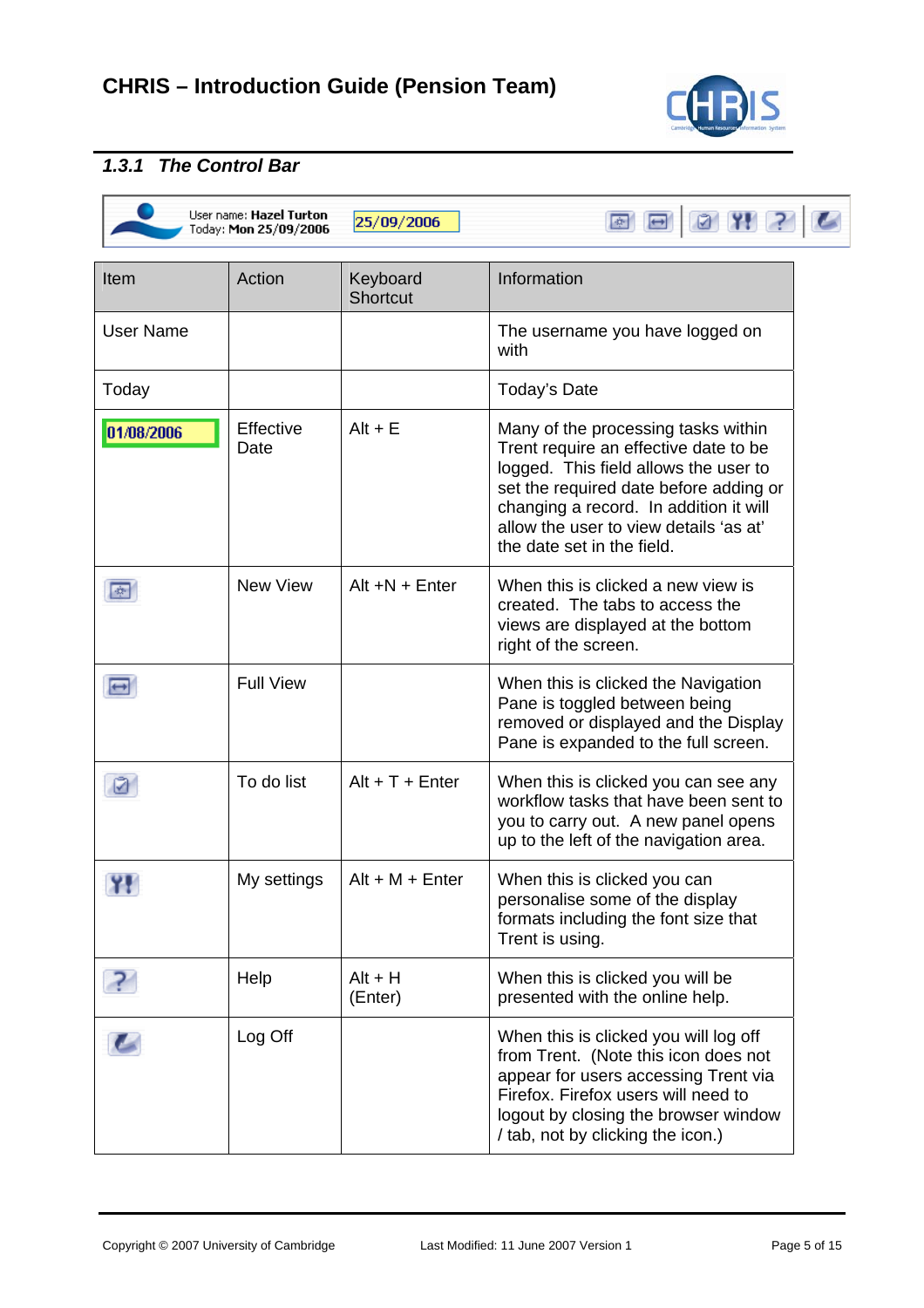

#### *1.3.2 Navigation Trail*

#### n Organisation : Pensioners

This bar shows how you navigated to the current location. Each new level creates a new entry in this list. As you make selections in the various panes, the navigation trail will update to indicate the selections you have made. The trail is made up of individual items, each item is split into a header (**bold text**) and contents (normal text).

n Organisation : Pensioners

A Organisation : Pensioners People

A Organisation : Pensioners People : ABBOTT, C

**A** Organisation : Pensioners People : ABBOTT, C Personal details

#### *1.3.3 Object Pane*

| n > Organisation : Pensioners > People : Abbott, Alexandra |                       |                             |            |                   |                                       |     |
|------------------------------------------------------------|-----------------------|-----------------------------|------------|-------------------|---------------------------------------|-----|
| ⊙ Search ○ Smart groups                                    |                       |                             |            |                   | Advanced                              |     |
| abbott                                                     | Surname               | Results 10 People           |            |                   |                                       |     |
| Select all                                                 |                       | Save this group             |            |                   |                                       |     |
| Name                                                       | Unit                  | Job title                   | <b>Sex</b> |                   | Date of birth Social security no. Per |     |
| Abbott, Alexandra P-Pensioners WOOLEY, J.                  |                       |                             |            |                   | Female 19/02/1938 ZRTY875748B         | x94 |
| Abbott, Kate                                               |                       | P-Pensioners SQUIRES, M. J. |            |                   | Female 02/06/1935 ZLEQ319964E         | X95 |
| Abbott, Louise                                             |                       | P-Pensioners JENKINS, D. M. |            |                   | Female 25/05/1922 LWMT677215T         | x22 |
| Abbott, Michelle                                           | P-Pensioners DYE, J.  |                             |            | Female 25/04/1943 | ZABM858466R                           | X12 |
| Abbott, Nathalie                                           |                       | P-Pensioners JONES, T. Z.   |            |                   | Female 22/04/1945 WMXC618848X         | X25 |
| Abbott, Pauline                                            |                       | P-Pensioners PETTIT, M. P.  |            |                   | Female 09/11/1930  LRJN348983U        | X81 |
| Abbott, Philis                                             | P-Pensioners GRAY, A. |                             |            | Female 03/07/1936 | ZMCC158123Y                           | X55 |

This area displays the objects upon which your actions will be performed. It is also used to hold search results. The actual content of the object pane will depend on previous selections you have made.

You can sort the displayed information of any table by clicking on the required heading.

#### *1.3.4 Action Pane*

This area shows you the navigation options that are available to you. These will vary depending upon the current object that is selected and the configuration of your user profile.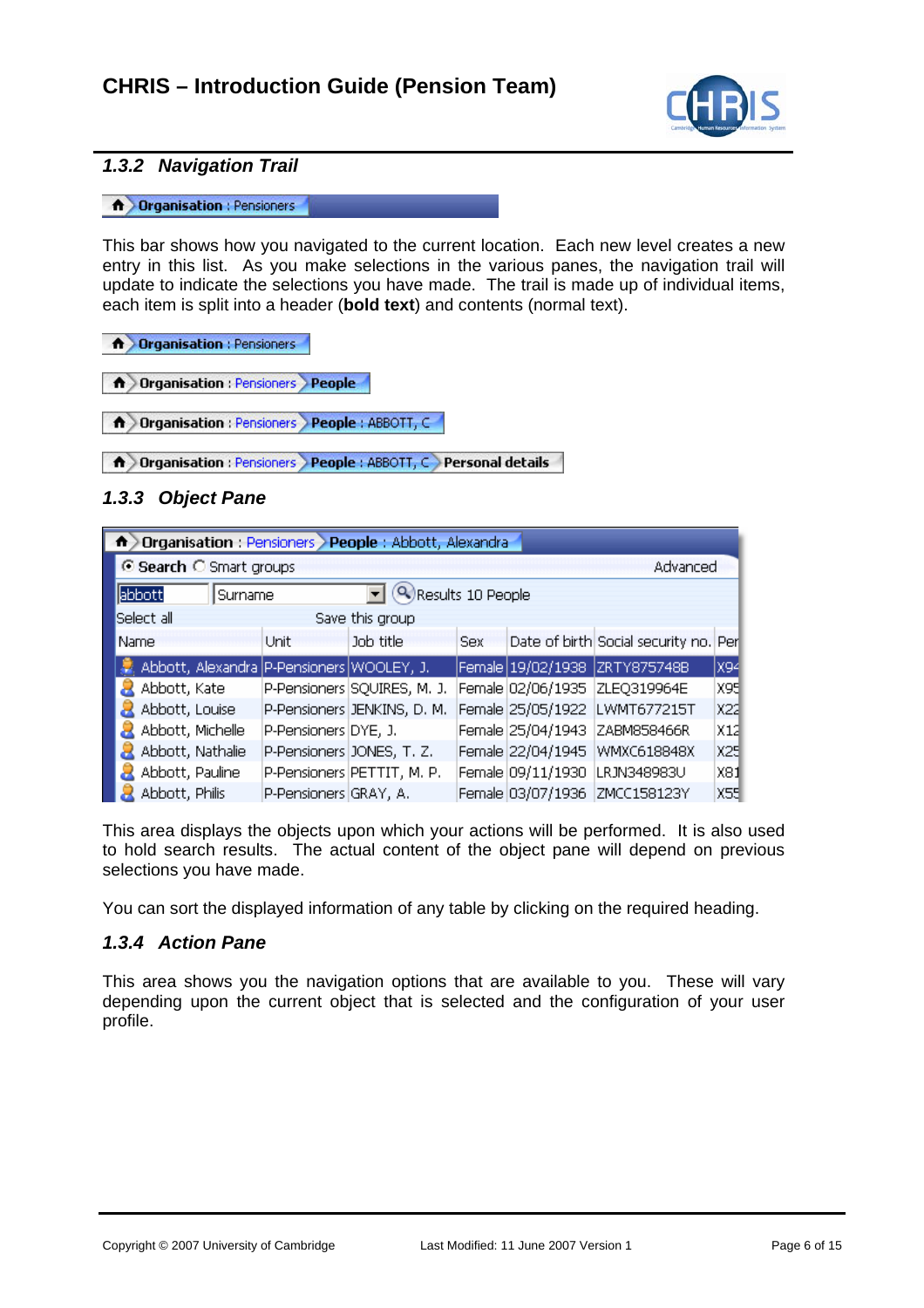

| Show favourites Expand/Collapse folders | $\mathbf{Q}$ |
|-----------------------------------------|--------------|
| Personal information                    |              |
| Addresses                               |              |
| Social security                         |              |
| Emergency contacts                      |              |
| Next of kin                             |              |
| Previous employments                    |              |
| Remuneration                            |              |
| Employment history                      |              |
| <b>Com</b> Personal details             |              |
| Key date details                        |              |
| Address history                         |              |
| Position salary change history          |              |
| 图 New - Personal details                |              |
| Employment                              |              |
| <b>El Payroll</b>                       |              |
| + UK legislation                        |              |
| + User defined forms                    |              |
| + Process chaining                      |              |
|                                         |              |

- Items that have a blue globe icon next to them indicate that you will be given further navigation options relating to this level when you click the item.
- **Items that have a page icon next to them indicate that you will go straight to the** relevant page when you click the item.
- **IFF** Items that have a page with a yellow diamond icon next to them indicate that you will go to the relevant page and be able to enter new information when you click the item.
- $\mathbb{H}$  Items that have a folder next to them indicate that a group of items and or pages have been grouped together into a folder. The folder is opened when you click on the item, additional items are then displayed.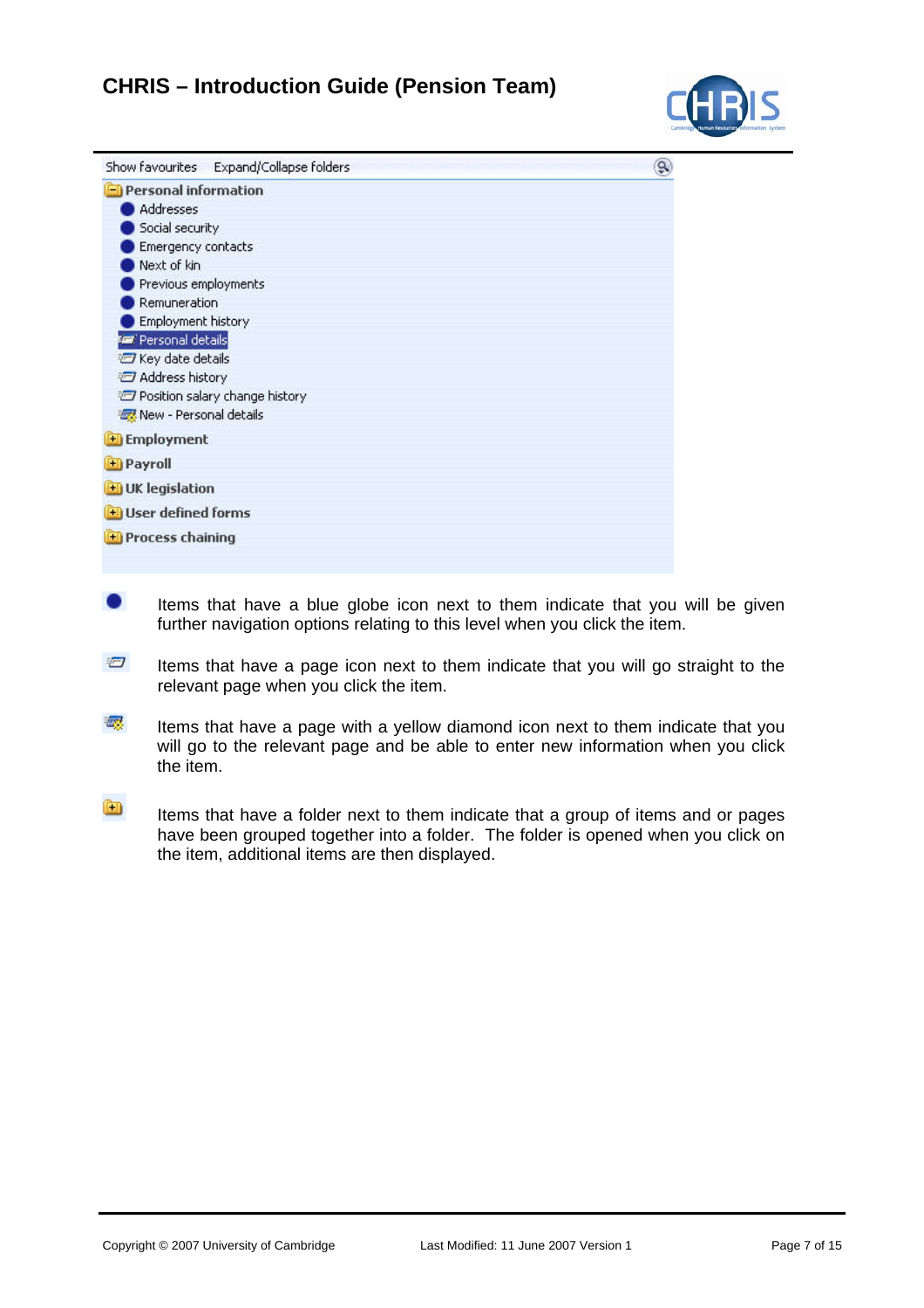

#### *1.3.5 Display Pane*

Ē

| Address details: Professor Alexandra<br>L Abbott |                             | Name: Professor Alexandra L Abbott Job title: WOOLEY, J.<br>Social security number: ZRTY875748B Pay ref: X9428809<br>Pers ref: X9428809 |
|--------------------------------------------------|-----------------------------|-----------------------------------------------------------------------------------------------------------------------------------------|
|                                                  |                             | Address type   Home/ Personal<br>▾                                                                                                      |
|                                                  | Mailing address $\mathbb F$ |                                                                                                                                         |
|                                                  |                             | House Name 329, Chesterton Road                                                                                                         |
|                                                  | Number/Street               |                                                                                                                                         |
|                                                  | Local Area                  |                                                                                                                                         |
|                                                  | <b>POSTTOWN</b>             |                                                                                                                                         |
|                                                  | COUNTRY Frinton             |                                                                                                                                         |
|                                                  | POSTCODE FR4 3IS            | $^{\circledR}$                                                                                                                          |
|                                                  |                             | Country United Kingdom                                                                                                                  |
|                                                  |                             | Start date 06/02/1998                                                                                                                   |
|                                                  | End date                    |                                                                                                                                         |
|                                                  | Save                        | <b>Delete</b>                                                                                                                           |
| an Alba                                          |                             | والمراسي والمستقر والمستحر والمستحر والتصميم والمحامر والمستعدد المستقلع المستعدد والمستعدد والمرابي والمداري                           |

This area shows you the details for the selected task. This area will usually display a page where you can display amend or delete data.

#### *1.3.6 Display Header*

The contents of the display header will vary depending on the current contents of the display pane. The possible buttons are:

| <b>A</b> Print this form | Sends the page from the display pane to the selected printer.        |
|--------------------------|----------------------------------------------------------------------|
| Form history             | Displays the form history details page.                              |
| 4 Attachments<br>pane.   | Lists details of any attachments to the page selected in the display |
| (B) Notes<br>page.       | Displays the contents of the notes page associated with the display  |
| ab UDFs                  | Displays user defined fields associated with the display page.       |

These buttons appear coloured where information has been entered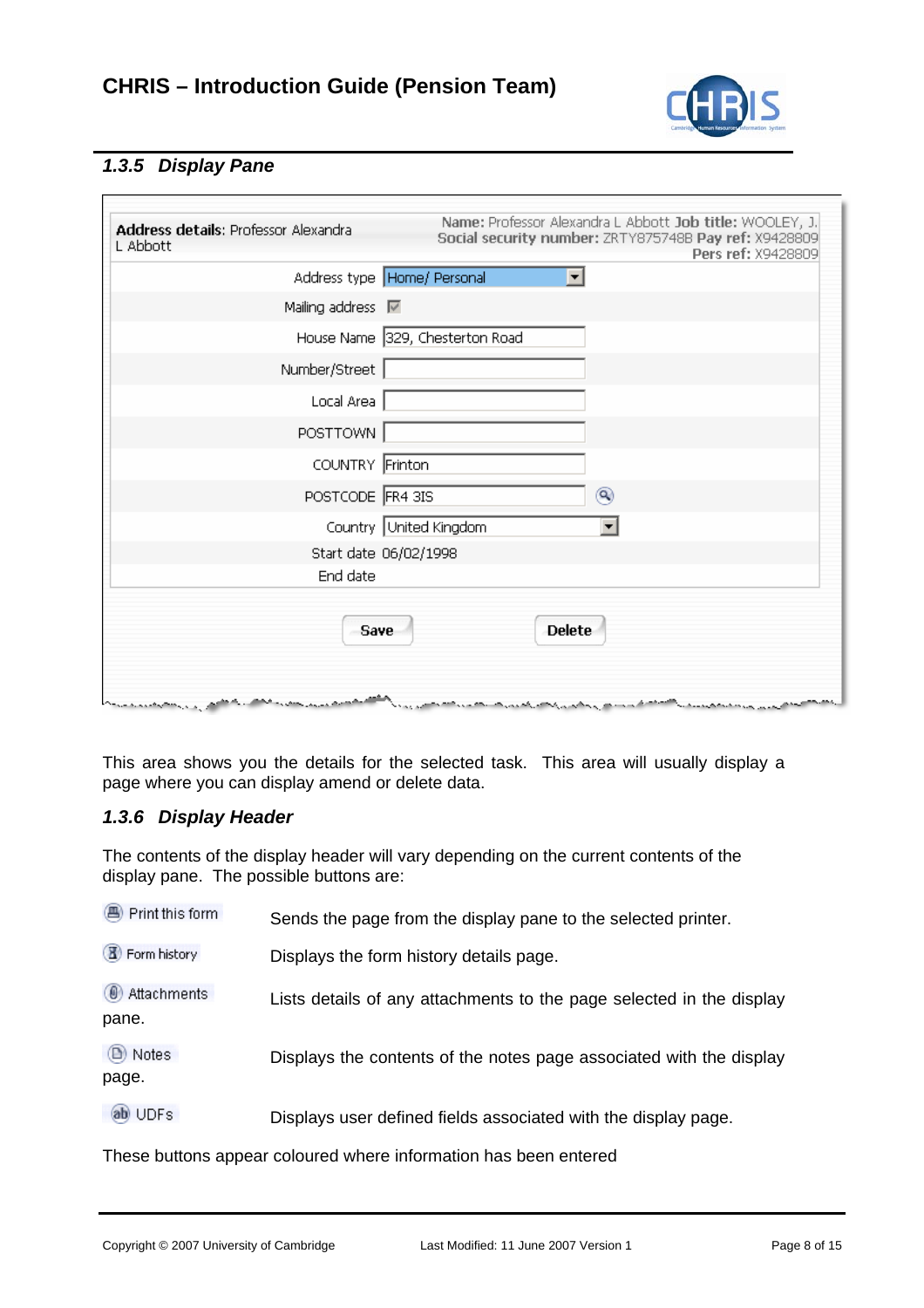

#### *1.3.7 Views*

If you click the New View ic  $\Box$  Trent will create a view for the task you have performed. A view is made  $\frac{1}{2}$  the navigation trail, object pane and display pane as they were at the time you clicked the new view icon in the control pane.

The tabs to access the views are shown at the bottom right of the Display Pane.You can create up to 6 views.

This feature will help you perform repetitive tasks that use several action pages or to hold parallel information that you may need to refer to.

Click  $\bullet$  to the right of the tab to close the view.

### **1.4 Screen Time out**

If there is a period of 20 minutes inactivity whilst using Trent then when you next attempt to access data the following message will be displayed.

| <b>Microsoft Internet Explorer</b>                                                       |
|------------------------------------------------------------------------------------------|
| Due to an extended period of inactivity, your session has timed out and been logged off. |
|                                                                                          |



Please note that any unsaved data will be lost.

### **1.5 Resizing Areas**

You can resize the areas of Trent by moving the cursor to a dividing edge and letting the cursor change into a double arrow. Hold the cursor down and adjust accordingly.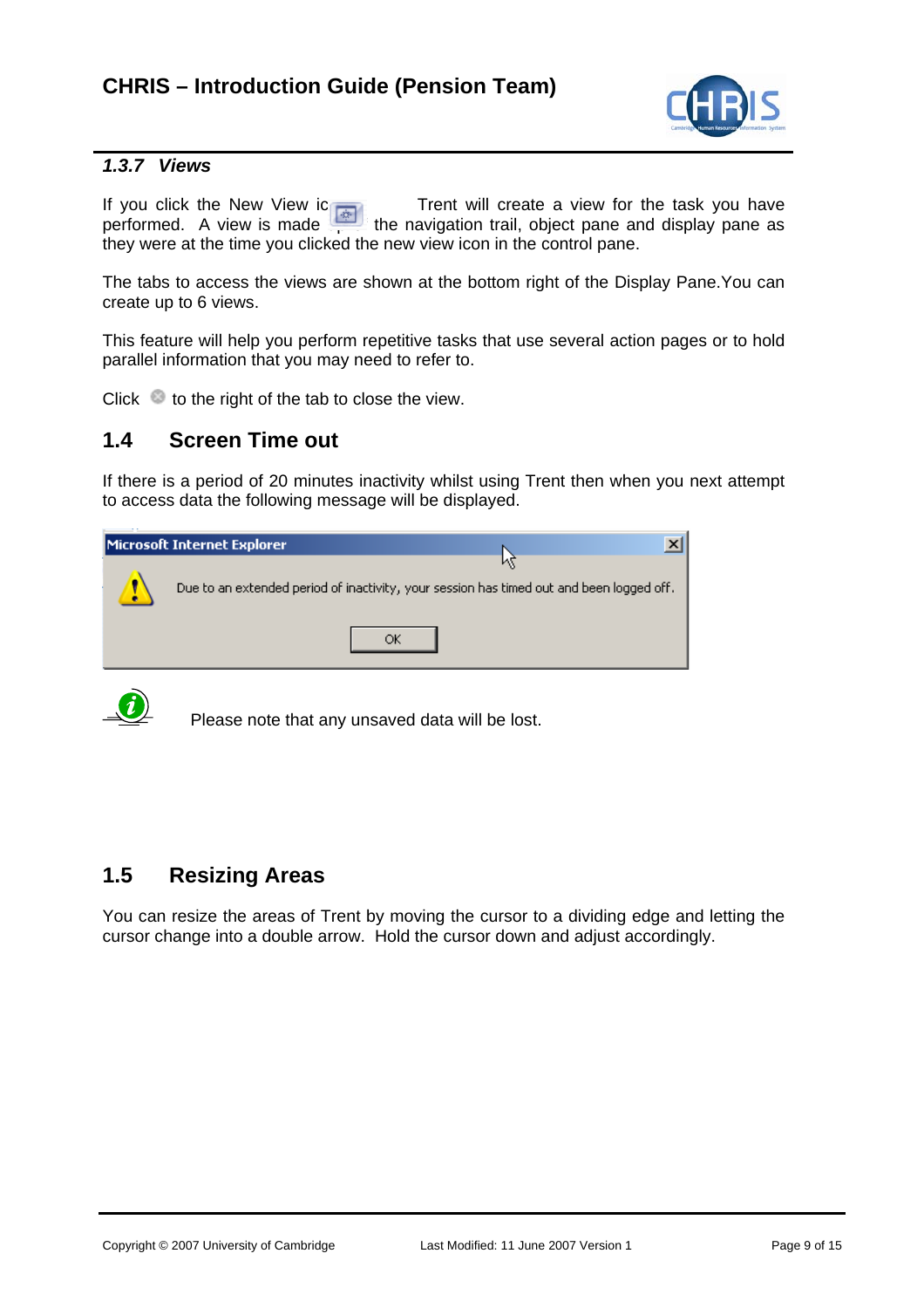

| ⊙ Search ○ Smart groups                                                             |                    |                                                                          |                                                          |  | Advanced                           |                       |
|-------------------------------------------------------------------------------------|--------------------|--------------------------------------------------------------------------|----------------------------------------------------------|--|------------------------------------|-----------------------|
| $\blacktriangleright$ ( $\blacktriangle$ ) Results 8 People<br>Surname<br>wilkinson |                    |                                                                          |                                                          |  |                                    |                       |
| Select all                                                                          |                    |                                                                          | Save this group                                          |  |                                    |                       |
| <b>Name</b>                                                                         |                    | Unit                                                                     | <b>Joh title</b>                                         |  | Sex Date of birth Social           |                       |
| Wilkinson, Carl                                                                     |                    | P-Pensioners ESHELBY, N.                                                 |                                                          |  | Male 10/12/1918 HHLN7              |                       |
| Wilkinson, Frank                                                                    |                    |                                                                          | P-Pensioners ALLSOP, A. W.                               |  | Male 23/08/1941                    | ZAMC2                 |
| Wilkinson, Fred                                                                     |                    | P-Pensioners FORD, D. M.                                                 |                                                          |  | Male 11/07/1937                    | ZSIU39                |
| Wilkinson, Ivan<br>Wilkinson, Malcolm                                               |                    |                                                                          | P-Pensioners TURKENTINE, R. Male 07/01/1934              |  |                                    | ZAZY2<br><b>HAYES</b> |
|                                                                                     |                    | P-Pensioners HUNT, P. N.<br>Wilkinson, Roderick P-Pensioners BALL, S. C. |                                                          |  | Male 18/12/1931<br>Male 12/12/1926 | AAGA8                 |
| Wilkinson, Shaun                                                                    |                    | P-Pensioners BOND, C. E.                                                 |                                                          |  | Male 19/12/1943 YBCH7              |                       |
| Wilkinson, Toby                                                                     |                    |                                                                          | P-Pensioners JARVIS, M. E.                               |  | Male 01/06/1942                    | ZA3A2                 |
|                                                                                     |                    |                                                                          |                                                          |  |                                    |                       |
| $\blacktriangleleft$                                                                |                    |                                                                          |                                                          |  |                                    |                       |
| Expand/Collapse folders                                                             |                    |                                                                          |                                                          |  |                                    | ۹                     |
| <b>Personal information</b>                                                         |                    |                                                                          |                                                          |  |                                    |                       |
| Addresses                                                                           |                    |                                                                          |                                                          |  |                                    |                       |
| Contacts                                                                            |                    |                                                                          |                                                          |  |                                    |                       |
| Social security                                                                     |                    |                                                                          |                                                          |  |                                    |                       |
| Unions                                                                              |                    |                                                                          |                                                          |  |                                    |                       |
| Emergency contacts                                                                  |                    |                                                                          |                                                          |  |                                    |                       |
| Next of kin                                                                         |                    |                                                                          |                                                          |  |                                    |                       |
|                                                                                     |                    |                                                                          |                                                          |  |                                    |                       |
|                                                                                     | <b>A</b> apaple    |                                                                          |                                                          |  |                                    |                       |
|                                                                                     |                    |                                                                          |                                                          |  |                                    |                       |
| ⊙ Search C Smart groups                                                             |                    |                                                                          |                                                          |  | Advanced                           |                       |
| wilkinson                                                                           | Surname            |                                                                          | $\overline{\phantom{a}}$ ( $\bigcirc$ ) Results 8 People |  |                                    |                       |
| Select all                                                                          |                    |                                                                          | Save this group                                          |  |                                    |                       |
| Name                                                                                |                    | Unit                                                                     | Job title                                                |  | Sex Date of birth Social           |                       |
| Wilkinson, Carl                                                                     |                    |                                                                          | P-Pensioners ESHELBY, N.                                 |  | Male 10/12/1918  HHLN7             |                       |
| Wilkinson, Frank                                                                    |                    |                                                                          | P-Pensioners ALLSOP, A. W.                               |  | Male 23/08/1941                    | ZAMC2                 |
| Wilkinson, Fred                                                                     |                    |                                                                          | P-Pensioners FORD, D. M.                                 |  | Male 11/07/1937                    | ZSIU3                 |
| Wilkinson, Ivan                                                                     |                    |                                                                          | P-Pensioners TURKENTINE, R. Male 07/01/1934              |  |                                    | ZAZY2                 |
| Wilkinson, Malcolm                                                                  |                    |                                                                          | P-Pensioners HUNT, P. N.                                 |  | Male 18/12/1931                    | <b>HAYES</b>          |
|                                                                                     |                    | Wilkinson, Roderick P-Pensioners BALL, S. C.                             |                                                          |  | Male 12/12/1926                    | <b>AAGA8</b>          |
| Wilkinson, Shaun                                                                    |                    |                                                                          | P-Pensioners BOND, C. E.                                 |  | Male 19/12/1943                    | YBCH7                 |
| Wilkinson, Toby                                                                     |                    |                                                                          | P-Pensioners JARVIS, M. E.                               |  | Male 01/06/1942                    | ZAJA2                 |
|                                                                                     |                    |                                                                          |                                                          |  |                                    |                       |
| ∢                                                                                   |                    |                                                                          |                                                          |  |                                    | ٠                     |
| Expand/Collapse folders                                                             |                    |                                                                          |                                                          |  |                                    | G.                    |
| <b>El Personal information</b>                                                      |                    |                                                                          |                                                          |  |                                    |                       |
| Addresses                                                                           |                    |                                                                          |                                                          |  |                                    |                       |
| Contacts                                                                            |                    |                                                                          |                                                          |  |                                    |                       |
| Social security                                                                     |                    |                                                                          |                                                          |  |                                    |                       |
| Unions                                                                              |                    |                                                                          |                                                          |  |                                    |                       |
| Next of kin                                                                         | Emergency contacts |                                                                          |                                                          |  |                                    |                       |

 $\overline{\downarrow}$ Vertical adjustments will show this cursor:

Horizontal adjustments will show this cursor:  $\overrightarrow{+}$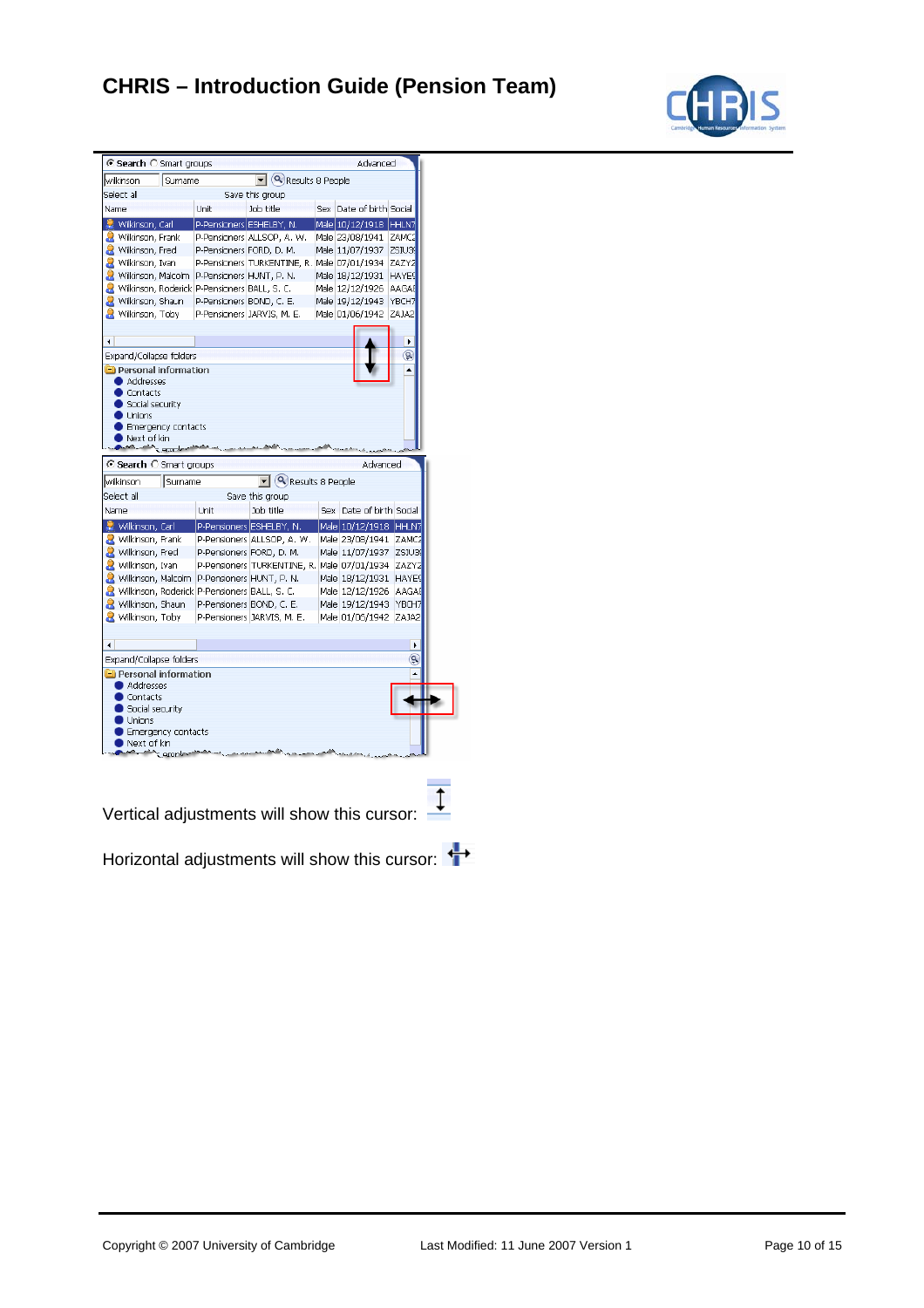

## **1.6 To do List**

The To do List is displayed when you click on the icon or press Alt + T followed by enter.

| $Close \times$ |
|----------------|
|                |
|                |
|                |
|                |
|                |

Currently you will be informed that no tasks are found.

 We will be making greater use of this function later in the project.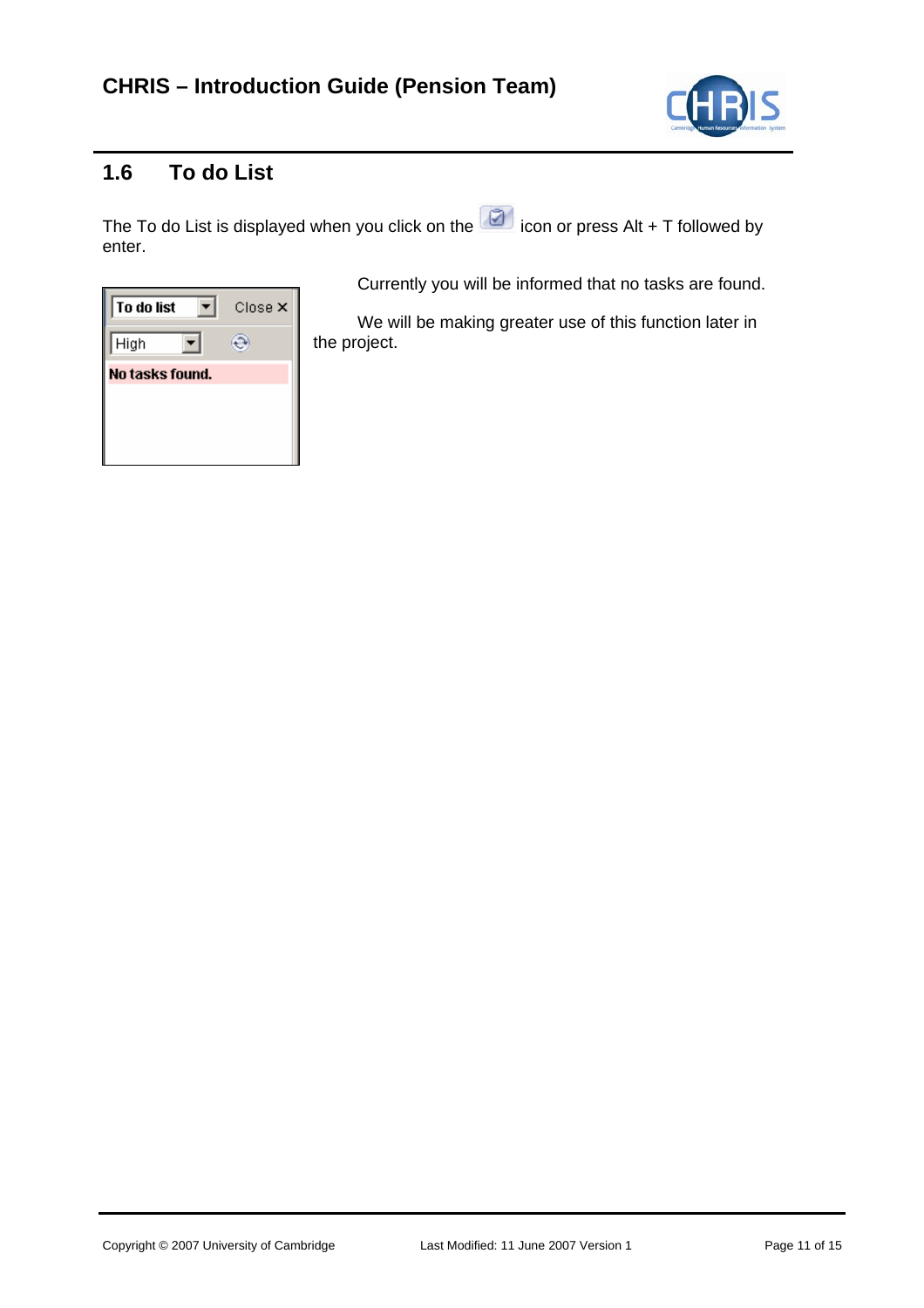

## **1.7 My Settings**

You may set some of the Trent defaults that you prefer to use by selecting this button

 $\mathbf{H}$  or pressing Alt + M followed by Enter.

| <b>Defaults</b>                                                             |           |                          |                                     |      |
|-----------------------------------------------------------------------------|-----------|--------------------------|-------------------------------------|------|
| Date effective field<br>prompt                                              | ⊽         |                          |                                     |      |
| Person search field<br>Surname                                              | $\bullet$ |                          |                                     |      |
| People identity tags                                                        | ⊽         |                          |                                     |      |
| Photo in identity<br>tags                                                   | ⊽         |                          |                                     |      |
| <b>Use favourites</b>                                                       | ⊽         |                          |                                     |      |
| Number of<br>favourites to display                                          | 10.       |                          |                                     |      |
| No. of levels for out<br>of office                                          | I1        | Workflow                 |                                     |      |
| Automatically select<br>default action                                      |           | tasks every<br>(seconds) | Search for new                      | 60   |
| Font Family:<br>Tahoma                                                      |           | at logon                 | Notify of new tasks                 | ⊽    |
| Font size: (Drag slider)<br>The quick brown fox<br>jumps over the lazy dog. |           | arrive                   | Notify as new tasks                 | ⊽    |
|                                                                             |           | tasks                    | Number of days<br>showing completed | I2.  |
|                                                                             |           |                          | People manager<br>reporting levels  | 1999 |
| Mandatory field colour                                                      |           |                          | Save                                |      |

| My Settings  | If you tick this box then every time an effective date is required. Trent will |
|--------------|--------------------------------------------------------------------------------|
| $-$ Date     | prompt you for one. If this box is not checked then you can enter a date in    |
| effective    | the Effective Date field at the top of the screen which will be used until you |
| Field prompt | change it.                                                                     |
|              | It is strongly advised that you tick this box.                                 |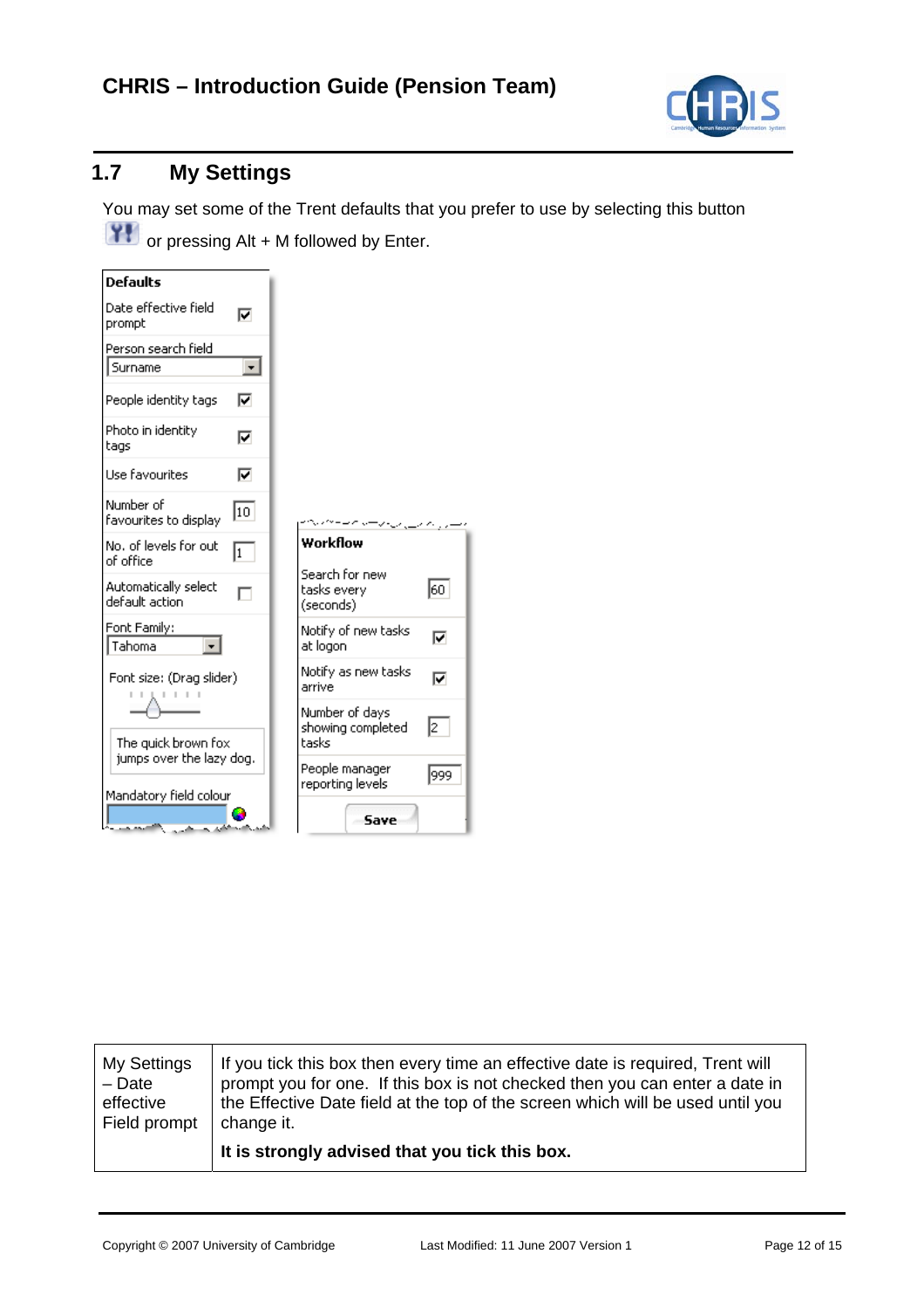

| My Settings<br>- Person<br>search field                   | This field provides the default search option field. It is still possible to<br>search by criteria other than the default by clicking the drop down arrow.<br>A Organisation : Pensioners People<br>⊙ Search ○ Smart groups<br>$\Omega$<br>$\star$<br>Surname<br>Forename<br>Name Unit Job t<br>security no. Per<br>Job title<br>Organisation unit<br>Payroll<br>Payroll reference<br>Personal reference<br>Pos occ reference<br>Previous surname<br>Social Security number<br>Staff identifier<br>Surname |
|-----------------------------------------------------------|------------------------------------------------------------------------------------------------------------------------------------------------------------------------------------------------------------------------------------------------------------------------------------------------------------------------------------------------------------------------------------------------------------------------------------------------------------------------------------------------------------|
| My Settings<br>- People<br><b>Identity Tags</b>           | If you tick this box when detail records are displayed they will also include a<br>'tag' of information that identifies the employee. This may include: Name,<br>Personal reference, N.I. number, job title etc. For example:                                                                                                                                                                                                                                                                              |
|                                                           | Name: Ms C W ABBOTT Job title: ABBOTT, C. W.<br>Personal details: Ms C W ABBOTT<br>Social security number: YK299361C Pay ref: 20038549 Pers ref: 20038549                                                                                                                                                                                                                                                                                                                                                  |
| My Settings<br>– Use<br><b>Favourites</b>                 | Enables favourite pages to be displayed.<br>This will show the most recently used navigation items rather than the<br>complete list. The number of items shown will depend on the next option -<br>number of favourites to display.<br>Show all options<br>۹<br><sup>2</sup> Personal details<br>Addresses<br>Positions<br>New - Personal details<br>Pay history<br>×<br>Click on the double arrows $\frac{3}{4}$ underneath the list of favourites to show the<br>complete list                           |
| My Settings<br>- Number of<br>favourites to<br>display    | Sets the maximum number of your favourite Trent pages to display                                                                                                                                                                                                                                                                                                                                                                                                                                           |
| My Settings<br>- Number of<br>levels for out<br>of office | Sets the number of levels of People out of office that will be displayed on<br>the initial Trent Today page. A setting of 1 will display just those who report<br>directly to you. A setting of 2 will display those who report to you and those<br>that report to them and so on. We are not initially making use of this<br>feature.                                                                                                                                                                     |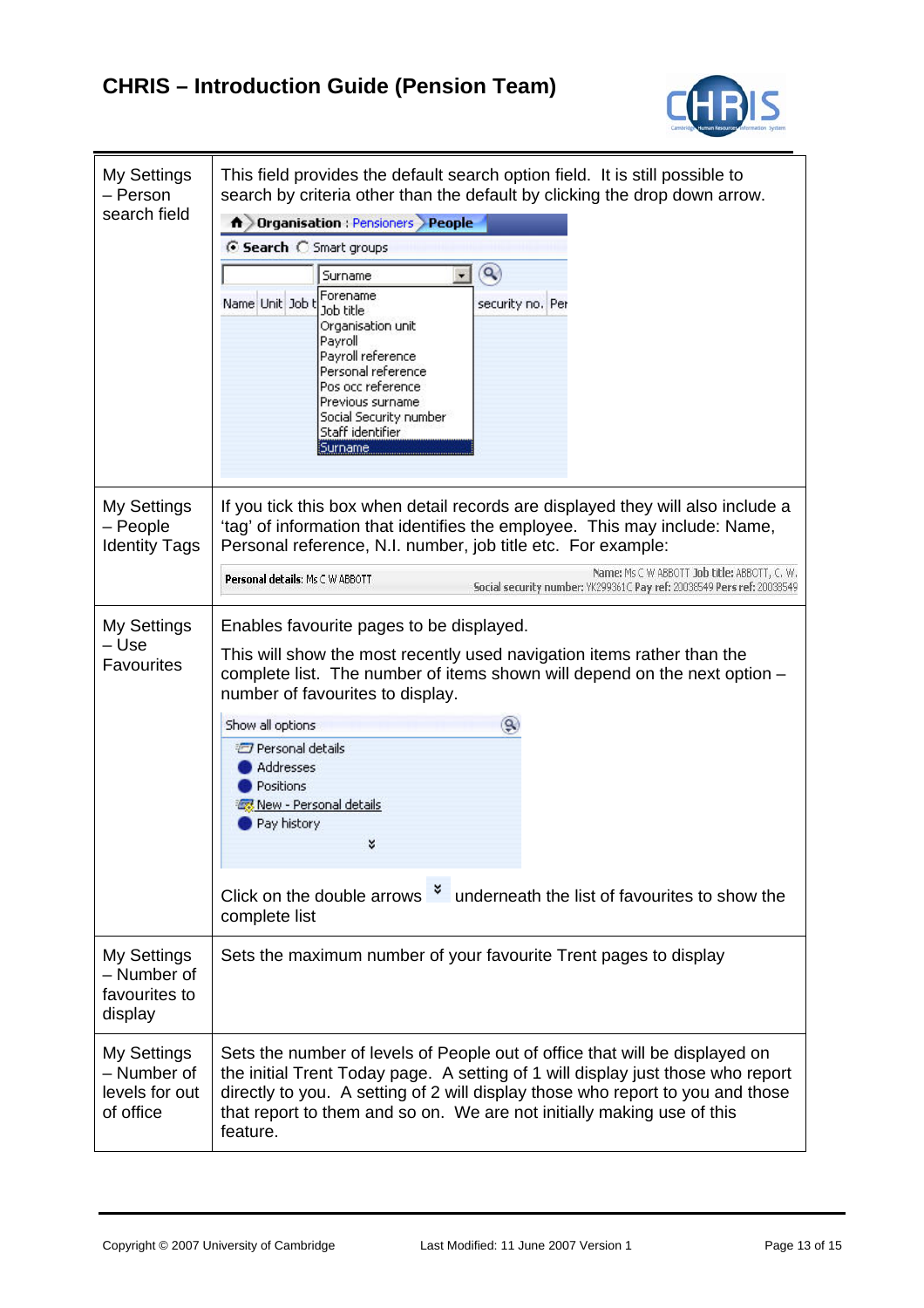

| My Settings<br>Automatically<br>select default<br>action | If you tick this box when you navigate to a page that will display in the<br>Object pane a list of details, for example Address details, NI details, if there<br>are no details to be displayed it will automatically open the New Page to<br>allow you to create a new item. If the Object pane does have items in the<br>list it will by default open the top item in the list.<br>If this option is not ticked then Trent will behave unchanged. |
|----------------------------------------------------------|-----------------------------------------------------------------------------------------------------------------------------------------------------------------------------------------------------------------------------------------------------------------------------------------------------------------------------------------------------------------------------------------------------------------------------------------------------|
| My settings -<br>Font Family                             | Sets the font to be used by Trent; choose from Tahoma, Verdana, Arial,<br>Times or Comic Sans MS.                                                                                                                                                                                                                                                                                                                                                   |
| My Settings<br>- Font Size                               | Adjusts the size of the font that Trent will use. Click the pointer and whilst<br>holding the mouse key down, move the pointer left or right. The selected<br>font size is displayed in the box below the pointer.                                                                                                                                                                                                                                  |
| My Settings<br>- Mandatory<br>field colour               | Allows you to change the colour of all mandatory fields. Click on the circle<br>colour icon.                                                                                                                                                                                                                                                                                                                                                        |
| <b>My Settings</b><br>- Workflow                         | These features will be made use of later in the project implementation:                                                                                                                                                                                                                                                                                                                                                                             |
| Search for<br>new tasks<br>every<br>(seconds)            | If you set this value then at the specified interval Trent will check to see if<br>you have any new workflow tasks.                                                                                                                                                                                                                                                                                                                                 |
| Notify of New<br>Tasks at<br>logon                       | If you tick this box any new workflow tasks will be presented to you each<br>time that you logon to Trent.                                                                                                                                                                                                                                                                                                                                          |
| Notify as<br>new tasks<br>arrive                         | If you tick this box any new workflow tasks will be presented to you during<br>your current session of Trent.                                                                                                                                                                                                                                                                                                                                       |
| Number of<br>days<br>showing<br>completed<br>tasks       | You can set the number of days that any completed tasks should remain in<br>the display before they are removed.                                                                                                                                                                                                                                                                                                                                    |